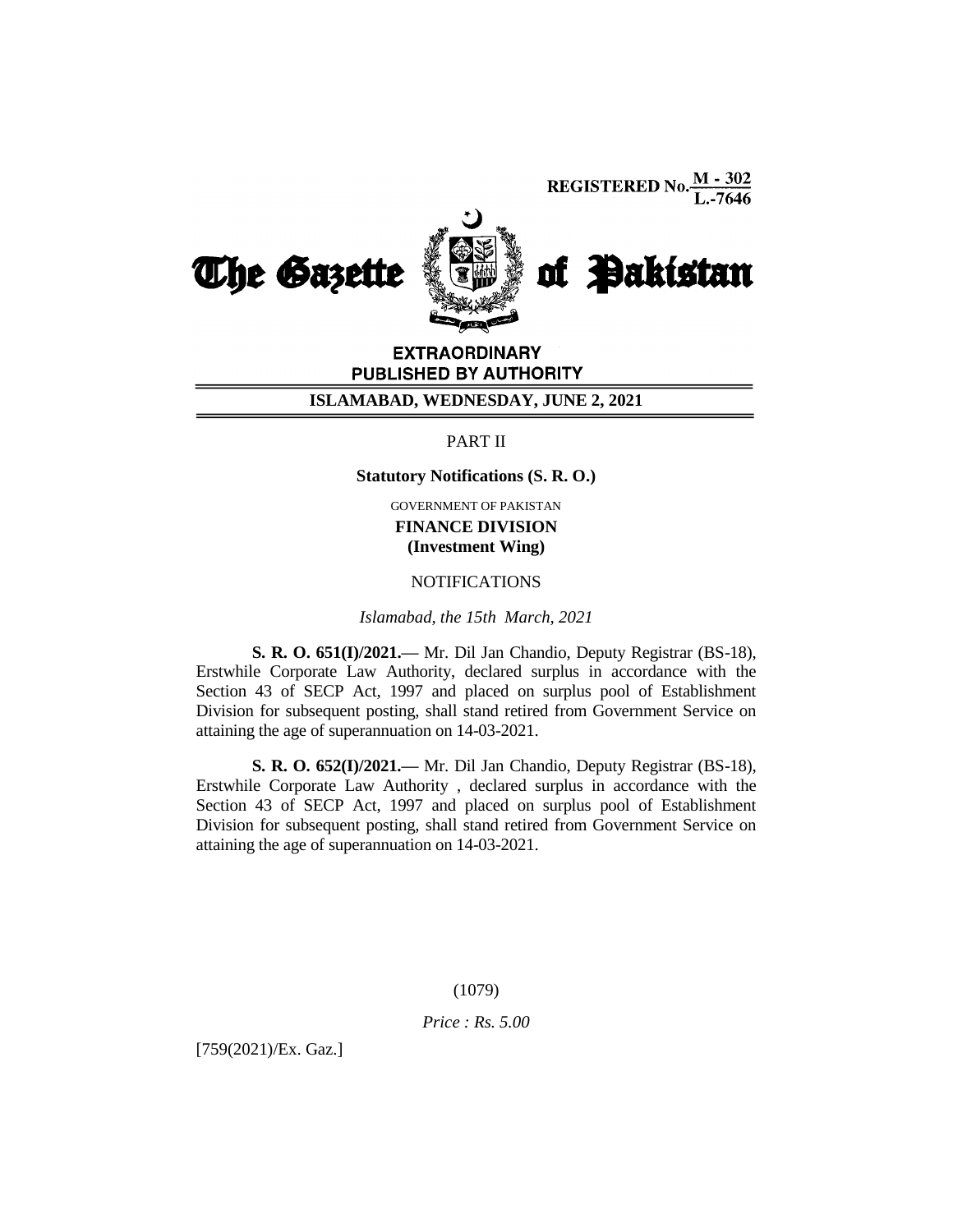**S. R. O. 653(I)/2021.—** Mr. Dil Jan Chandio, Deputy Registrar (BS-18), Erstwhile Corporate Law Authority, declared surplus in accordance with the Section 43 of SECP Act, 1997 and placed on surplus pool of Establishment Division for subsequent posting, shall stand retired from Government Service on attaining the age of superannuation on 14-03-2021.

F.No.3 (34)Inv.II/2009-25.]

#### SYED MUHAMMAD ZUHAIR JAFAR, *Section Officer (Inv-II).*

#### **INTERNAL FINANCE WING [ANTI-MONEY LAUNDERING SECTION-I]**

————

*Islamabad, the 7th May, 2021*

**S. R. O. 654 (I)/2021.—** In exercise of the powers conferred by section 43 read with sub-section (2) of section 11 of the Anti-Money Laundering Act, 2010 (Act VII of 2010), the Federal Government, in consultation with the National Executive Committee (NEC), is pleased to make the following rules, namely:—

1. **Short title and commencement.—** (1) These rules shall be called the Anti-Money Laundering (Forfeited Properties Management) Rules, 2021.

(2) These rules shall come into force at once.

2. **Definitions.—**(1) In these rules, unless there is anything repugnant in the subject or context,—

- (a) **"Act"** means the Anti-Money Laundering Act, 2010 (AMLA);
- (b) **"Administrator"** means any person appointed by the Federal Government to perform the functions of an Administrator in accordance with the sub-section (1) of section 11 of the Act;
- (c) **"Agency"** means the investigation and prosecuting agency defined in clause (xviii) of section 2 of the Act;
- (d) **"godown"** shall include warehouse, *maalkhana* or any other place specified by the investigating and prosecuting agency for safe custody of properties taken into custody for enforcement of the provisions of the Act;
- (e) **"perishable property"** means any property, which is perishable in nature or prone to speedy and natural decay, depreciation, devaluation, or when the expense of keeping it in custody is likely to exceed its value;

(2) All other words and expressions used in these rules but not defined herein shall have the same meanings as are assigned thereto in the Act:—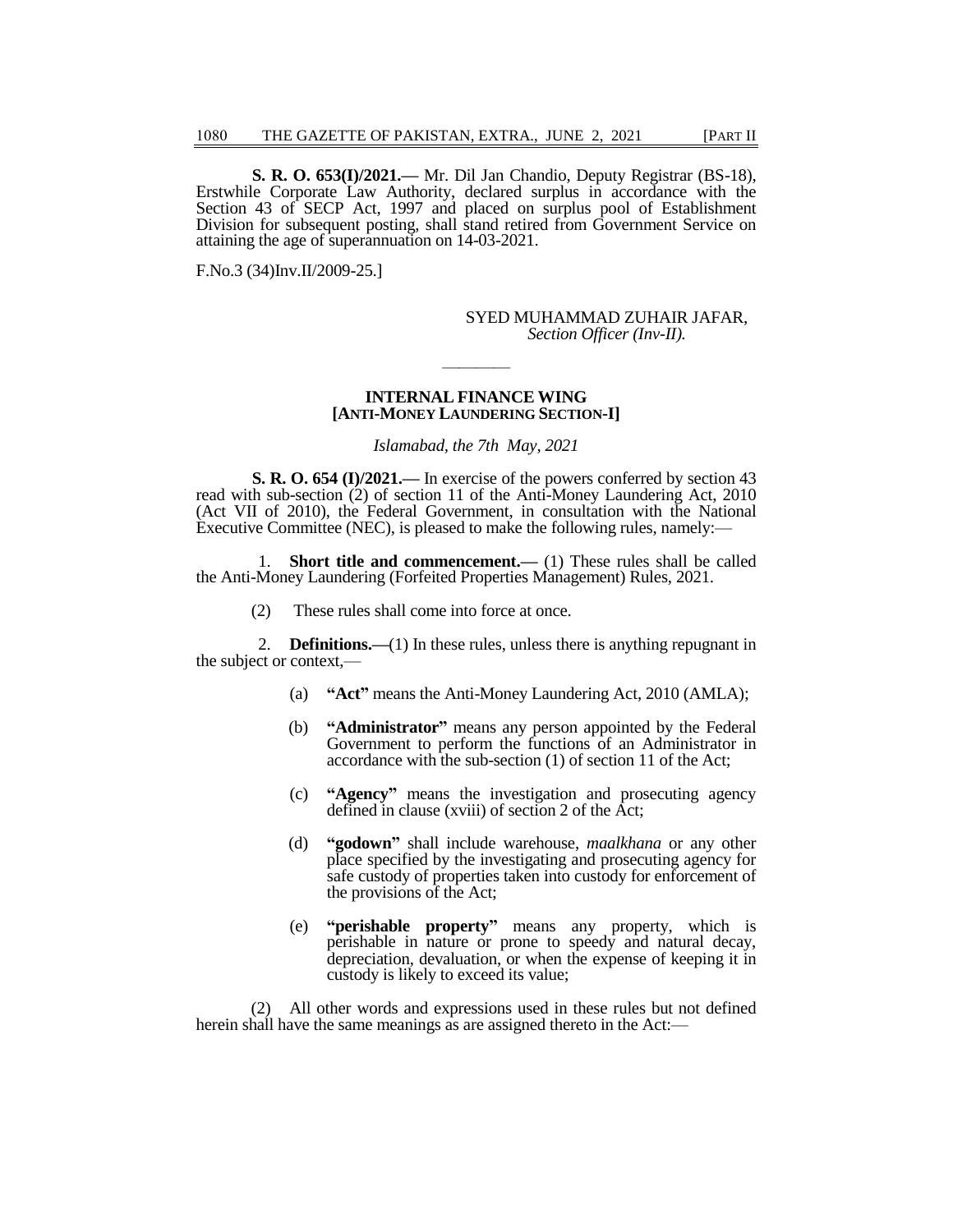3. **Powers and duties of Administrator.—**(1) The Administrator appointed by the Federal Government shall manage forfeited property expeditiously in the following manner, namely:—

- (1) the provisions of the Order-XL of the Code of Civil Procedure, 1908 (Act V of 1908), shall, in so far as they are not inconsistent with the provisions of the Act, apply to the powers, duties, and liabilities of a receiver;
- (2) the Administrator shall, immediately take possession of the property in relation to which an order of forfeiture has been made under the Act;
- (3) the Administrator shall prepare inventory of the property including its description, measurement, address, condition, nature and type of property and shall prepare a report which shall be submitted to the head of the concerned Agency periodically;
- (4) the Administrator shall take all such reasonable measures as deemed necessary for securing of safety and preserving the value of the property;
- (5) the Administrator shall also ensure that all documents of ownership of property in the name of the Federal Government and other legal requirements are complete, prior to forwarding case for auction;
- (6) the Administrator shall forward the case for auction of properties to the head of the Agency for approval along with the following:—
	- (a) the certified copy of final order of the Court about forfeiture along-with record of other litigation against the property, if any;
	- (b) the certified copy of ownership and other title documents of the property;
	- (c) reasons for auction of property;
	- (d) request for constitution of auction committee;
	- (e) a detailed inventory of the property to be auctioned indicating the following, namely:—
		- (i) description of property as per Municipal, Revenue or other relevant record of the government;
		- (ii) location of property and other relevant details of it;
		- (iii) covered area, details of construction, *i.e.* nature of construction, size of accommodation, details of machinery, equipment, fixtures installations or stores, its or their previous and present use and income derived or being derived from the property;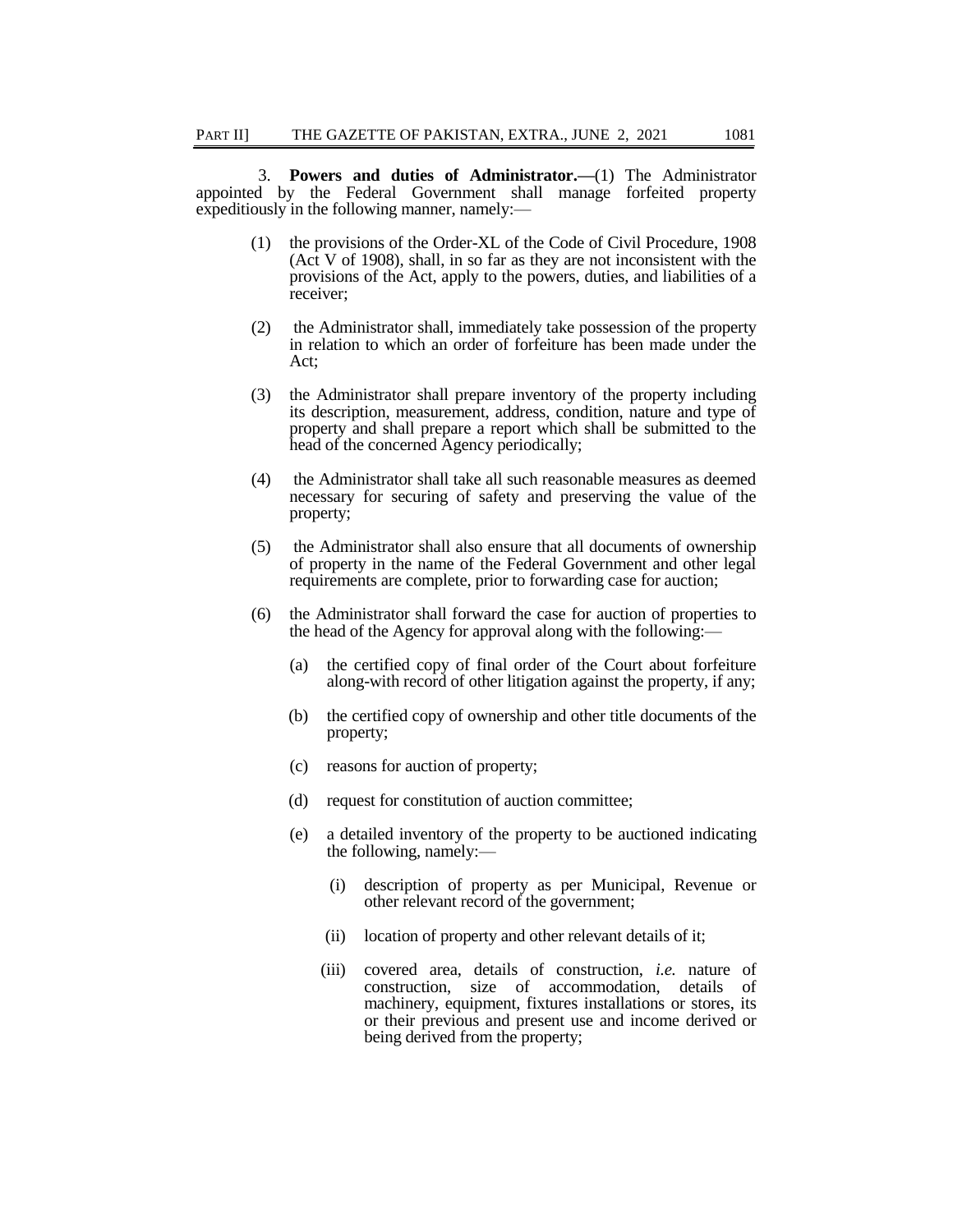- (iv) status of properties *i.e* residential, commercial, industrial, etc;
- (v) market price of the property to be auctioned;
- (vi) average sale price as per official record of last 12 months;
- (vii) reserve price at which property may be auctioned (reserved price at which the property to be auctioned will be the average price); and
- (viii) any other additional information.
- (7) the Administrator shall assist the auction committee for conducting the auction;
- (8) after approval of head of the Agency and confirmation of receipt of the whole amount of the bid, the Administrator shall issue possession order along-with physical possession of property containing the following information, namely:—
	- (a) particulars of the successful bidder;
	- (b) computerised National Identity Card of successful bidder;
	- (c) description of property;
	- (d) date and place of auction; and
	- (e) price at which property to the successful bidder sold;
- (9) the Administrator shall prepare three sets of the possession and ownership delivery documents, first copy whereof shall be given to the successful bidder, second copy to be retained in the office of the Administrator and third copy shall be sent to the Court;
- (10) the Administrator shall execute the registration and transfer of proprietary rights of the property auctioned in favour of the successful bidder through concerned authority;
- (11) all charges incurred on the execution of registration and transfer of proprietary rights in favour of the successful bidders shall be borne by the bidders;
- (12) the head of the Agency may cancel the whole proceedings of an auction or part thereof in public interest, after assigning reasons; and
- (13) the Administrator shall maintain a record of receipt and disposal of all properties received and disposed of under the rules and shall also maintain an account of all income received and expenditure incurred on receipt, management and disposal of such properties.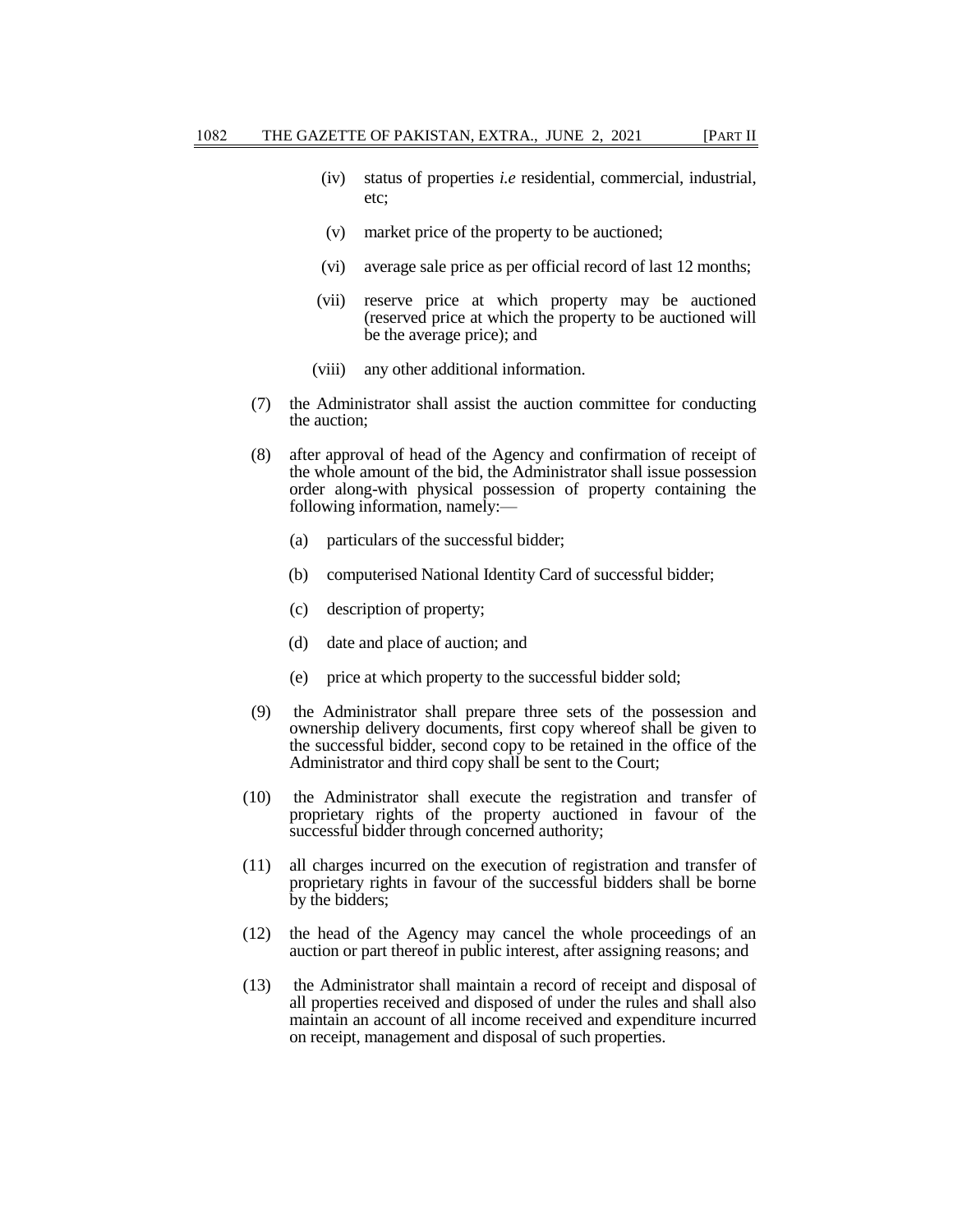4. **Disposal of livestock and perishable property.—**(1) Where the property seized is livestock or of perishable nature, such forfeited property shall be disposed of in accordance with the order of the Court.

(2) After disposal, the sale proceeds shall be remitted in the designated account of Government of Pakistan immediately.

5. **Designation of godown.—** Subject to the approval of head of the concerned Agency, the Administrator shall select and designate as many places as may be necessary for the storage of properties vesting in the Federal Government in terms of section 10 of the Act for safe custody, management and maintenance of the property till final disposal.

6. **General provisions for storage of properties in godown.—**For safe custody, preserve value and to manage the properties, the following procedures shall be followed, namely:—

- (a) the double lock system shall be followed as far practicable. One key shall remain with the godown keeper and the other to be retained by the godown Incharge;
- (b) the incharge Godown shall ensure that the packages are kept in the godown in an iron safe, almirah, vault or any other suitable container;
- (c) the articles requiring special handling, the instructions shall be displayed on package and a separate register for such valuable be maintained; and
- (d) for safety, the godown in charge shall take appropriate measures to mitigate risk of any damage due to water seepage, short circuit, fire or any other wear and tear including calamity, etc, which may be avoided as per the prevailing best practices.

7. **Storage of high value movable properties.—** (1) The Administrator shall ensure that the packages containing valuables are kept in safe and vault, under double lock system.

(2) The property worth more than one hundred thousand Rupees shall be kept in the locker or vault in the State Bank of Pakistan, District or Tehsil Treasury or any nationalized bank.

(3) For withdrawal of these valuables, each concerned Agency shall designate two officers not below the rank of BPS 17 and for withdrawal of these valuables prior written permission of next supervisory officer of the Agency shall be required.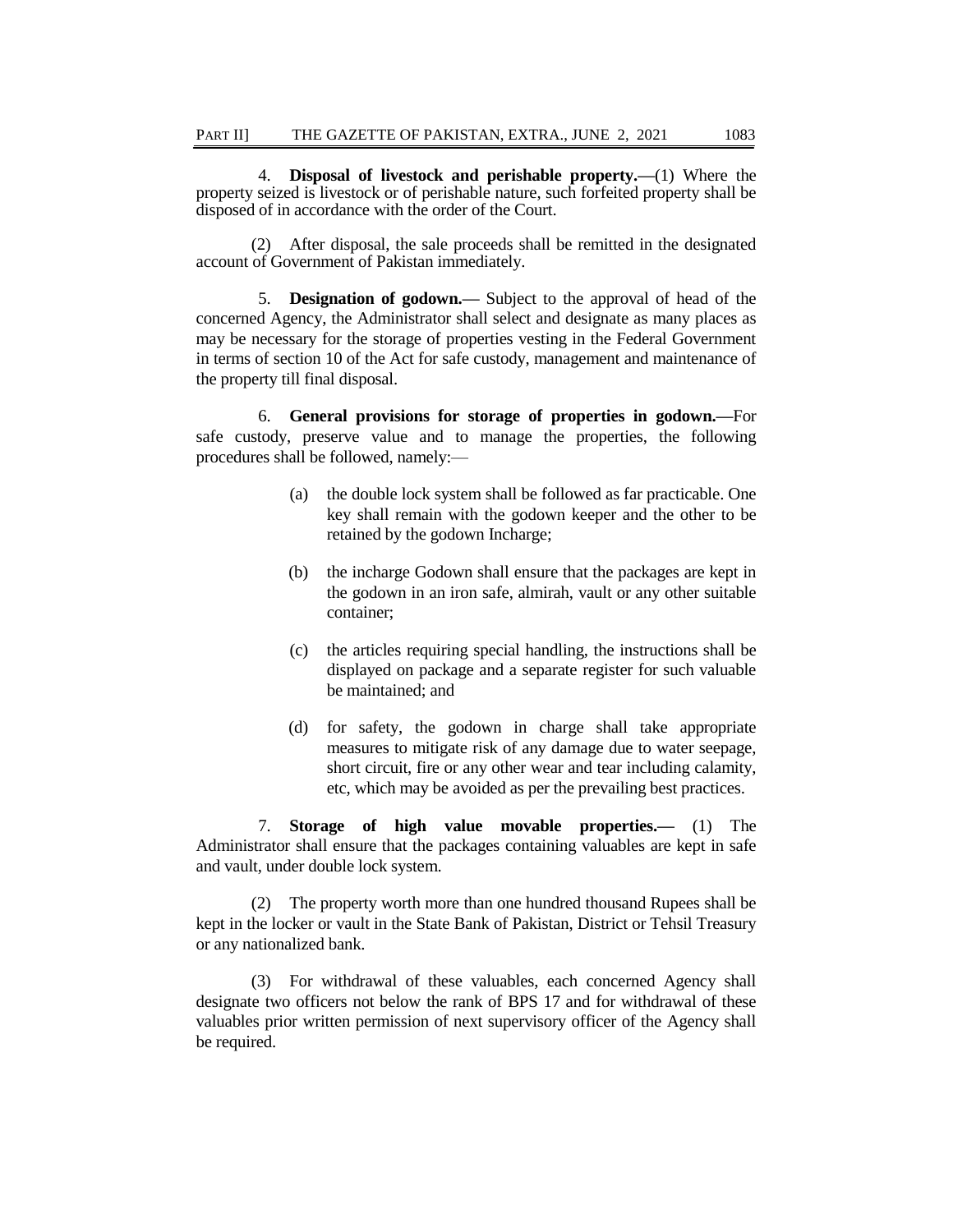8. **Central assets and recovery management office.—** (1) Each Agency shall establish a central asset recovery office to ensure assets recovery and management of the forfeited property under the Act and rules made thereunder.

(2) The Administrator shall submit a periodic report to the office under sub-rule (1) about all the activities undertaken with regard to the forfeited property.

9. **Designated account.—** (1) There shall be a central account with State Bank of Pakistan maintained by the Finance Division, Government of Pakistan (GoP), where proceeds of property vesting in Government of Pakistan under the Act shall be remitted by all Agencies after attainment of the finality of forfeiture order.

(2) An account shall be centrally established in the name of head of each Agency and other such accounts in the name of the Administrators as deem necessary after obtaining prior approval of the Finance Division through principal accounting officer, where proceeds of forfeited property shall be provisionally deposited and kept till attainment of finality of forfeiture order and transfer of proceeds in the account of Federal Government of Pakistan referred under sub-rule (1) or as directed by the court of law, as the case may be.

(3) The following amounts may also be kept in account referred under sub-rule (2), namely:—

- (a) the amounts received in consequence of disposal of perishable properties;
- (b) the proceeds received from sale or otherwise disposal of the properties vesting in the Federal Government of Pakistan under section 10 of the Act; and
- (c) the income received from properties vesting in the Federal Government under section 10 of the Act.

10. **Periodical audit and inspection.—** (1) The special team of auditors/ experts shall be appointed by the head of the agency for inspection and audit of the safety measures, financial, performance and physical audit, with a view to ensuring safety, security, proper accounting and management of all properties on biannual basis.

(2) The provision of special audit referred in sub-rule (1) shall be in addition to audit being conducted by the office of Auditor General of Pakistan.

11. **Cooperation and Coordination.—**All investigating and prosecuting agencies shall exchange financial intelligence and information about the properties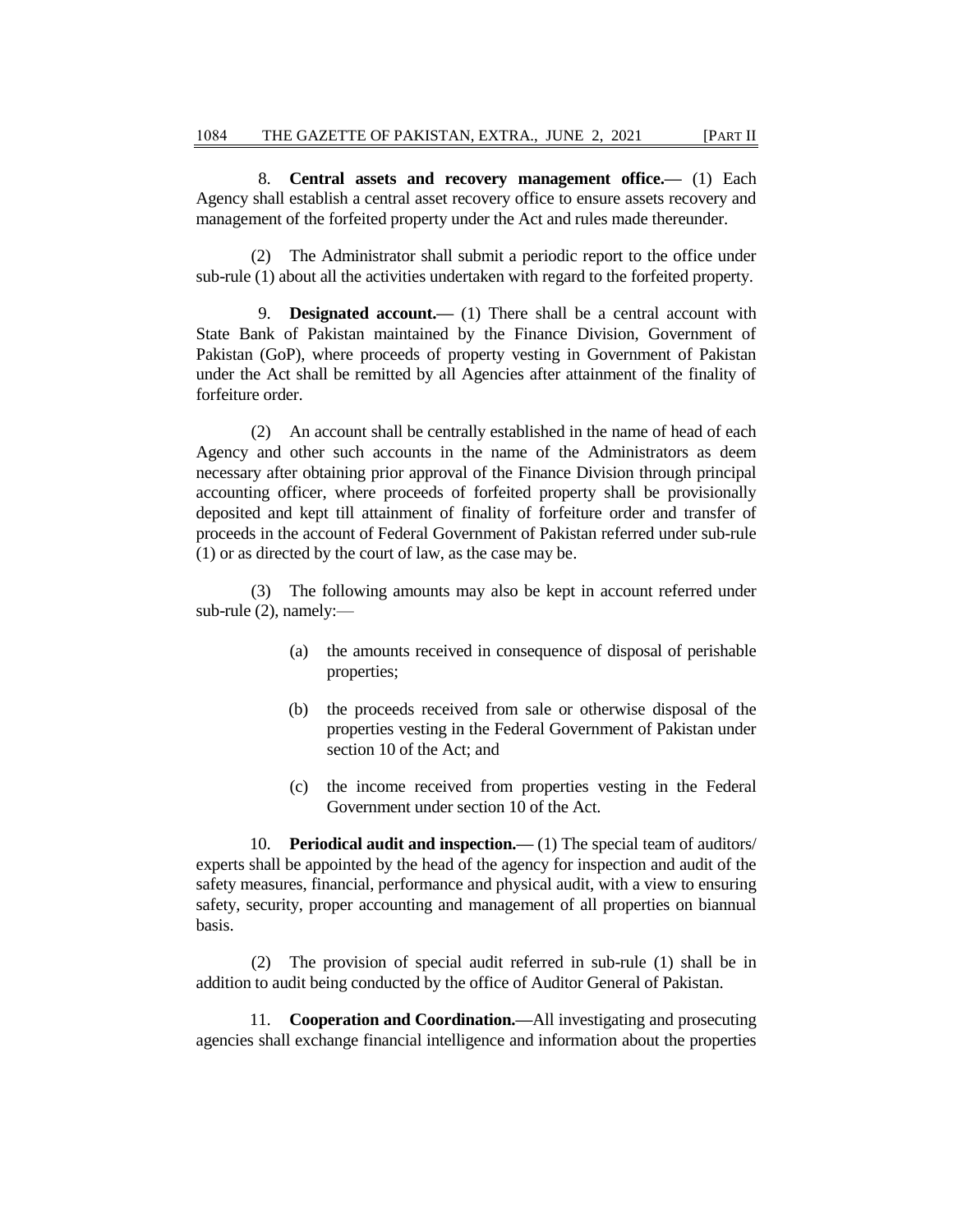with other stake holders for expeditious confiscation and forfeiture under the Act and these rules.

12. **Management of statistics.—**(1) The centralized asset recovery office of each Agency shall collect and maintain consistent and comprehensive data and statistics for all asset restraint activities related to all cases.

(2) The focal person shall collect, maintain record of reports received and conduct monitoring of the progress and coordination with other stakeholders. If needed, after approval of next senior, he may direct regional units for appropriate measures for effective enforcement of the provisions of the Act as deemed fit in the circumstances.

13. **Hiring of experts.—**Each Agency may hire the Specialists and experts for enforcement of the provisions under the Act on contract or deputation basis through open competitive process in accordance with the relevant rules, general or special approval of the competent authority as deemed expedient under the circumstances.

14. **Allocation of budget.—**For the purposes of enforcement of provisions of the Act, without prejudice to the existing provisions to deal with matters under law of predicate offences, each Agency shall allocate necessary funds and establish revolving fund or imprest to make necessary expense to carry out day to day management of the properties and other obligations related thereto in accordance with the guidelines of Finance Division and the Public Finance Management Act, 2019.

15. **Application of other rules.—** The provisions of these rules shall be in addition to and not in derogation of the rules made under the Anti-Narcotics force Act, 1997 (III of 1997), the control of Narcotic Substances Act, 1997 (XXV of 1997), the Anti-Terrorism Act, 1997 (XXVII of 1997) and the National Accountability Ordinance, 1999 (XVIII of 1999) and any other law relating to predicate offence.

**S. R. O. 655 (I)/2021.—** In exercise of the powers conferred by section 43 of the Anti-Money Laundering Act, 2010 (Act VII of 2010) read with sub-section (1) of section 22 and sub-section (2) of section 39 thereof, the Federal Government in consultation with the National Executive Committee, is pleased to make the following rules, namely:—

1. **Short title and commencement.—** (1) These rules shall be called the Anti-Money Laundering (Referral) Rules, 2021.

(2) These rules shall come into force at once.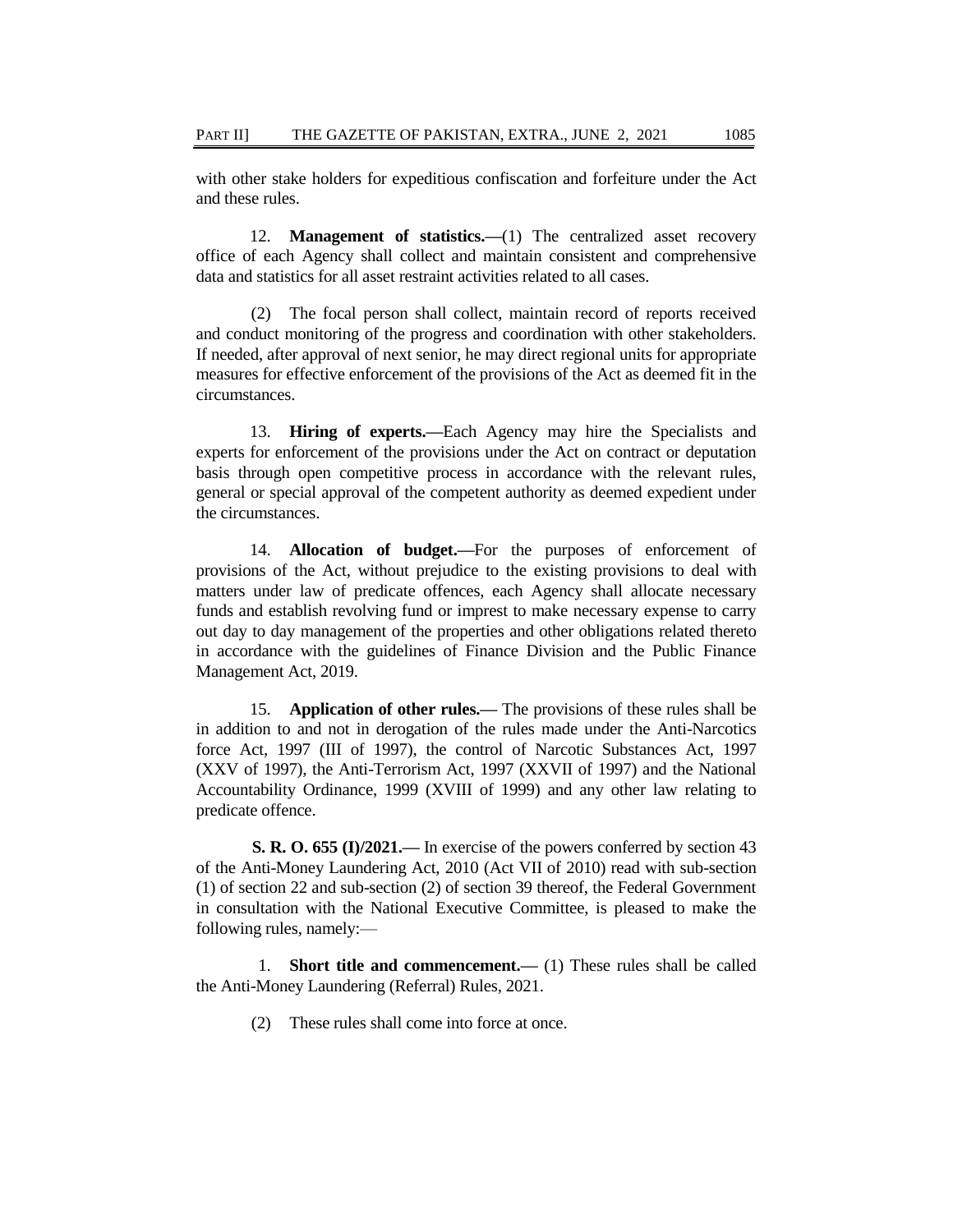2. **Referral of cases.—** (1) Where police, provincial anti-corruption establishments or any other governmental organizations, other than investigating and prosecution agency as mentioned in clause (xviii) of section 2 of the Anti-Money Laundering Act, 2010 (Act VII of 2010), while conducting inquiry or investigation of an offence, finds that an offence under Anti-Money Laundering Act, 2010 (Act VII of 2010), is committed or is likely to be committed and such agency lacks jurisdiction to take cognizance, the head of such agency and organization or his authorized representative, at any stage of the investigation, shall refer the matter to the head of the concerned agency having jurisdiction to investigate.

(2) The police, provincial anti-corruption establishments or other governmental organizations shall continue inquiry or investigation of the offence and shall take all necessary measures to preserve and retrieve the relevant information and evidence and case properties till formal acceptance by the concerned investigating and prosecuting agency as set out in clause (xviii) of section 2 of the Anti-Money Laundering Act, 2010 (VII of 2010) and formal handing and taking over of complete record.

(3) After acceptance of the case by the competent investigating and prosecuting agency, the police, provincial anti-corruption establishments or other governmental organization shall hand over complete record till date including case files, record of proceedings, seizure memos along with relevant evidence, property and other material seized and the accused in custody, if any.

(4) Such investigating and prosecuting agency as defined in clause (xviii) of section 2 of the said Act may resume all the proceedings under the said Act, including to examine, re-examine concerned persons, other oral and documentary evidence and shall take steps expeditiously as deemed necessary for just finalization of the proceedings the said Act.

**S. R. O. 656(I)/2021.—** In exercise of the powers conferred by section 6C read with clause (xxiv) of section 2, of the Anti-Money Laundering Act, 2010 (VII of 2010), the Federal Government is pleased to direct that the following amendment shall be made in its Notification No. S.R.O 952(I)/2020, dated the 1st October, 2020, namely:—

In the aforesaid Notification, in the Table, against Sr.No.2, for the entry in column (2), the following shall be substituted, namely:—

"Pakistan Bar Council, Provincial Bar Councils, Islamabad Bar Council, for advocates, law firms and other independent legal professionals.".

**S. R. O. 657(I)/2021.—** In exercise of the powers conferred by section 42 of the Anti-Money Laundering Act, 2010 (Act VII of 2010), the Federal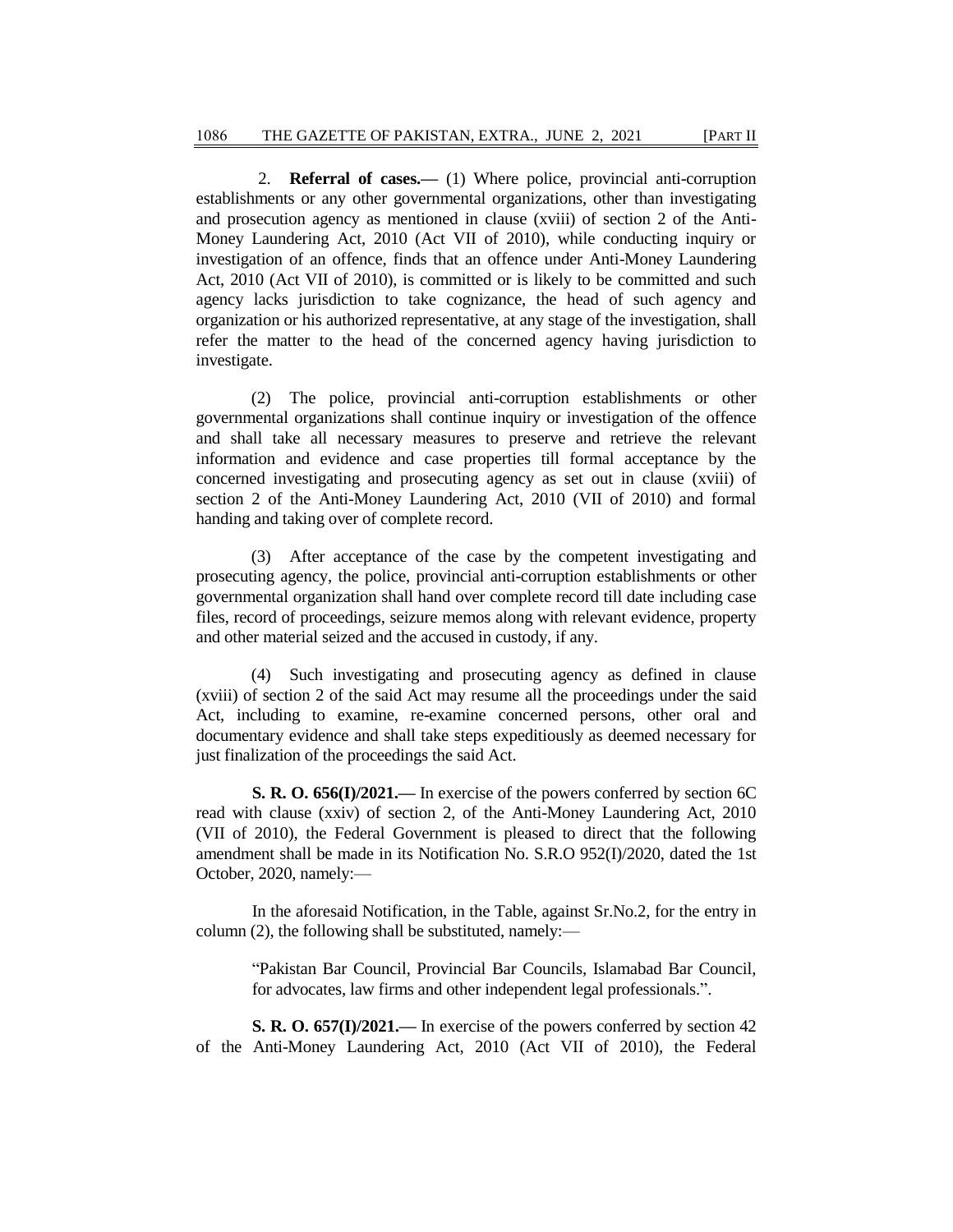Government is pleased to direct that the following amendment shall be made in the Schedule-IV to the said Act, namely:—

In the aforesaid Schedule, in paragraph 2, for entry (iii) the following shall be substituted, namely:—

"(iii) Pakistan Bar Council, Provincial Bar Councils, Islamabad Bar Council, for advocates, law firms and other independent legal professionals.".

**S.R.O. 658(I)/2021.—** In exercise of the powers conferred by sub-section (2) of section 22 of the Anti-Money Laundering Act, 2010 (VII of 2010), the Federal Government is pleased to appoint the prosecutors specified in column (3) of the Table below belonging to the investigating and prosecuting agencies, as specified in column (2) of that Table, to be the *ex-officio* public prosecutors for the purposes of sub-sections (2) and (3) of section 22 of the aforesaid Act, namely:—

| Sr. No.  | <b>Investigating and Prosecuting Agency</b> | <b>Officers</b>                                                           |
|----------|---------------------------------------------|---------------------------------------------------------------------------|
| $\bf(1)$ |                                             | (3)                                                                       |
| 1.       | Anti-Narcotics Force (ANF)                  | <b>Special Public Prosecutors</b>                                         |
| 2.       | Counter Terrorism Department (CTD)          | <b>Special Public Prosecutors</b>                                         |
| 3.       | Federal Board of Revenue (Customs)          | <b>Panel Advocates</b>                                                    |
| 4.       | Federal Board of Revenue (Inland Revenue)   | <b>Panel Advocates</b>                                                    |
| 5.       | Federal Investigating Agency (FIA)          | Law officer not below the rank of<br><b>Assistant Director Legal, FIA</b> |
| 6.       | National Accountability Bureau (NAB)        | Special Public Prosecutors on the<br>roll of NAB                          |

2. The above said officers shall be competent to appear, conduct prosecute and conduct other proceedings under the abovementioned Act before the respective courts having jurisdiction.

————

#### **INTERNAL FINANCE WING [ANTI-MONEY LAUNDERING SECTION-I]**

*Islamabad, the 7th May, 2021*

**S. R. O. 659(I)/2021.—** In exercise of the powers conferred by sub-section (1) of section 11 of the Anti-Money Laundering Act, 2010 (Act VII of 2010), the Federal Government is pleased to appoint the officers specified in column (3) of the Table below to be *ex-officio* Administrator for the Agency specified in column (2) of that table to exercise the powers and perform the functions and duties as such Administrator under the said Act in their operational jurisdiction, namely:—